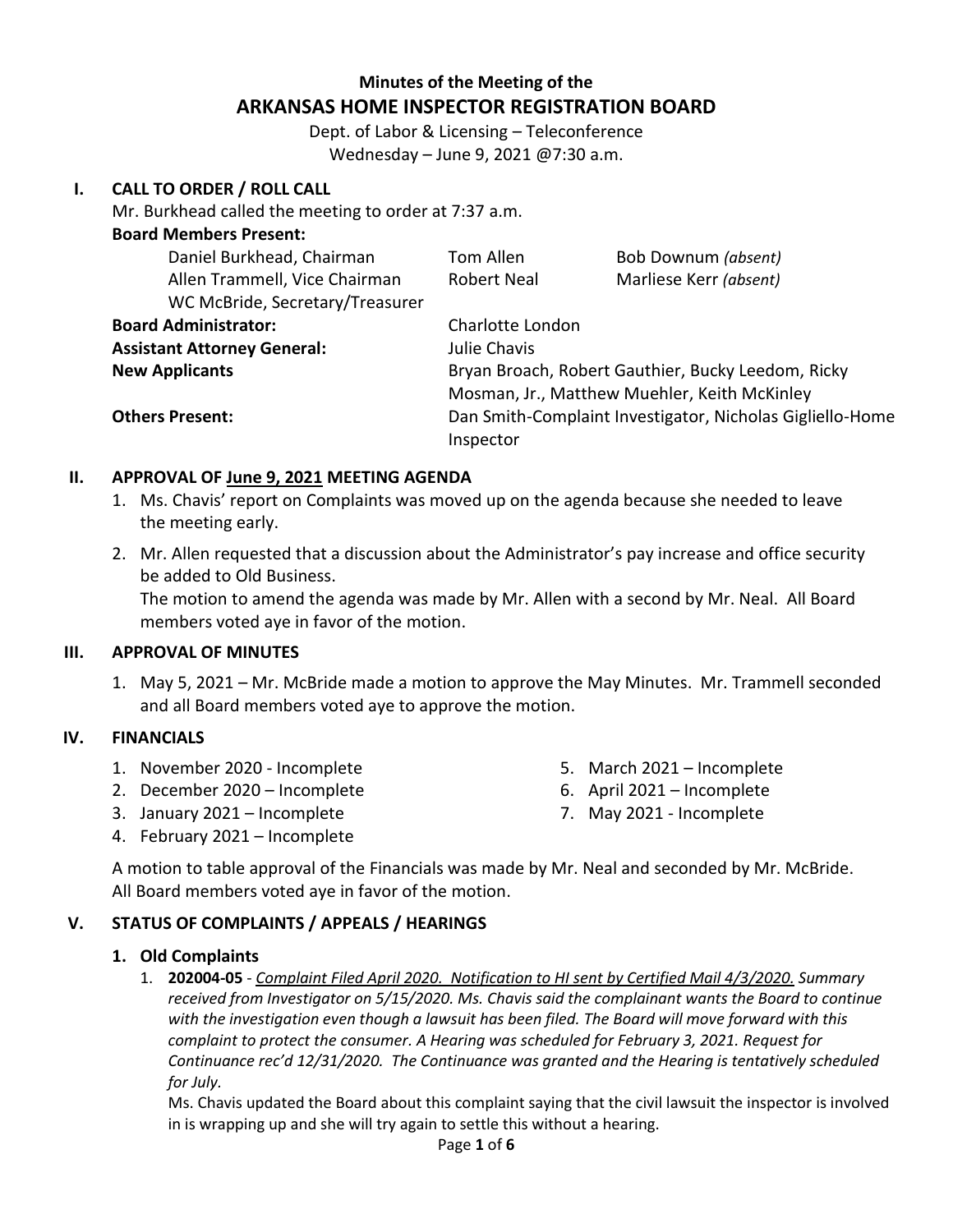#### **2. New Complaints**

- 1. **202103-13** *Complaint Filed March 2021. Notification to HI sent by Certified Mail 04/09/2021.* HI signed for and received Certified Letter on April 23, 2021. Home Inspector has not responded as of June 4, 2021 and complaint will be turned over to the Investigator.
- 2. **202105-14** *Complaint Filed May 2021. Notification to HI sent by Regular and Certified Mail 5/12/2021.* Regular mail was returned with an incorrect address sticker on May 26, 2021. Certified receipt has not been returned yet. Ms. Chavis will search for an address for this inspector and send it to Ms. London so notification can be sent to the inspector.
- 3. Ms. Chavis has information about an anonymous complaint to discuss with the Board. The wife of a home inspector called Ms. Chavis to say that she did not feel other home inspectors in her area were being held to the same standards of conduct that her husband is being required to follow. Ms. Chavis told her to file a formal complaint and that the Board would certainly address any ethics violations by other home inspectors. Mr. Neal stated for the record that the Board has shown it will address ethics violations and all complaints will be addressed. No formal complaint has been filed by this individual at this time.

### **3. Hearings**

None

### **VI. REVIEW OF NEW APPLICANTS**

#### **A. New Applicants**

- 1. Scott Brewer
- 2. Bryan Broach
- 3. Lyle Davis
- 4. Robert Gauthier
- 5. Cid Herlein
- 6. Greg Hurst
- 7. Bucky Leedom
- 8. Bradley Loftin
- 9. Ricky Mosman, Jr.
- 10. Matthew Muehler
- 11. Don McClain
- 12. Neil McInnis
- 13. Keith McKinley
- 14. Jeffery Nalls

Mr. McBride raised questions about several of the insurance policies sent in with applications. He said several applicants combined to obtain insurance from one carrier and the same address was used for each applicant-not their home address, as it should be. He did not think that new applicants were meeting the requirements set by the Board for their general liability coverage. After discussion by the Board, it was suggested by Mr. Allen that the Board ask Ms. Chavis for an opinion on how the Board should handle some of the insurance policy questions.

- 1. **Scott Brewer** A motion to approve Mr. Brewer's application was made by Mr. Neal with a second by Mr. McBride. All Board members voted aye in favor of the motion.
- 2. **Bryan Broach** A motion to approve Mr. Broach's application administratively, once a correct insurance certificate is received by the Administrator, was made by Mr. Neal and seconded by Mr. McBride. All Board members voted aye in favor of the motion.
- 3. **Lyle Davis** A motion to approve Mr. Davis' application was made by Mr. Neal with a second by Mr. Trammell. All Board members voted aye in favor of the motion.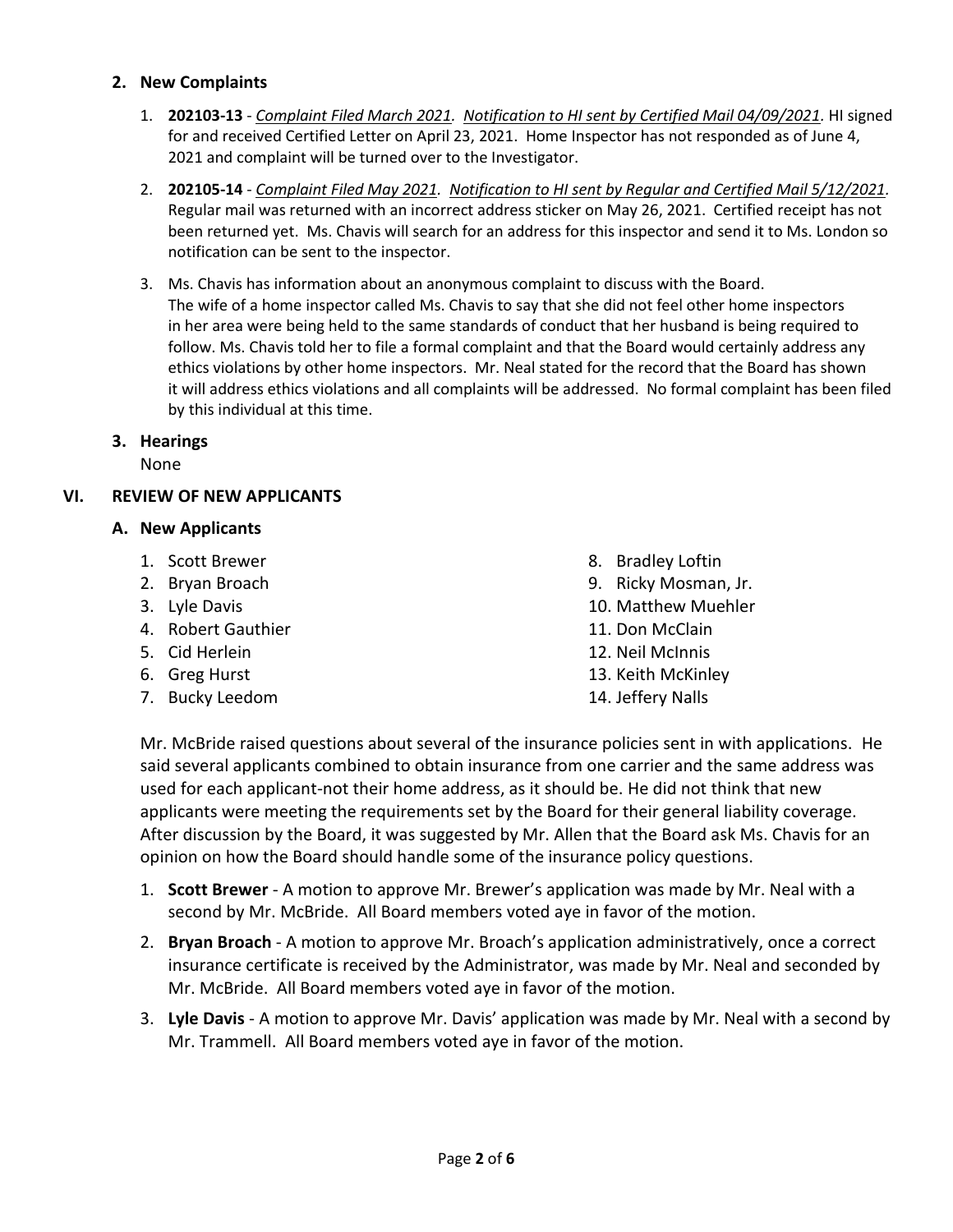- 4. **Robert Gauthier** A motion to approve Mr. Gauthier's application was made Mr. Allen. Mr. Trammell asked the applicant about the theft charge on his background check. The applicant responded with the year it happened and an approximate amount of what was taken. Mr. Burkhead told the applicant that he should submit clean background checks from government agencies in each state that he has lived before he can receive his home inspector's license. Mr. Trammell seconded the motion and a majority vote of aye to approve was made contingent upon the applicant providing the background checks. Mr. Neal abstained from voting.
- 5. **Cid Herlein** A motion to approve Mr. Herlein's application was made by Mr. Neal with a second by Mr. Trammell. All Board members voted aye in favor of the motion.
- 6. **Greg Hurst** Mr. Neal made a motion to approve Mr. Hurst's application and Mr. Trammell seconded. Mr. Neal then amended his motion to have it contingent upon the applicant providing a Certificate of Insurance with his home address listed under his name in the Description of Operations. Mr. McBride seconded the amended motion. All Board members voted aye in favor of the motion.
- 7. **Bucky Leedom** A motion to approve Mr. Leedom's application was made by Mr. Neal with a second by Mr. Trammell. All Board members voted aye in favor of the motion.
- 8. **Bradley Loftin** A motion to approve Mr. Loftin's application was made by Mr. Neal with a second by Mr. Trammell. All Board members voted aye in favor of the motion.
- 9. **Ricky Mosman, Jr**. Mr. Neal made a motion to approve Mr. Mosman's application and Mr. Trammell seconded. Mr. Neal then amended his motion to have it contingent upon the applicant providing a Certificate of Insurance with his home address listed under his name in the Description of Operations. Mr. McBride seconded the amended motion. All Board members voted aye in favor of the motion.
- 10. **Matthew Muehler** Mr. Neal made a motion to approve Mr. Muehler's application and Mr. Trammell seconded. Mr. Neal then amended his motion to have it contingent upon the applicant providing a Certificate of Insurance with his home address listed under his name in the Description of Operations. Mr. McBride seconded the amended motion. All Board members voted aye in favor of the motion.
- 11. **Don McClain** Mr. Neal made a motion to approve Mr. McClain's application and the motion was seconded by Mr. McBride. All Board members voted aye in favor of the motion.
- 12. **Neil McInnis** A motion to approve Mr. McInnis' application was made by Mr. Neal with a second by Mr. Trammell. All Board members voted aye in favor of the motion.
- 13. **Keith McKinley** Mr. Neal made a motion to approve Mr. McKinley's application contingent on receipt of insurance certificate with the contact information for the insurance agent. The motion was seconded by Mr. Trammell. All Board members voted aye in favor of the motion.
- 14. **Jeffery Nalls** A motion to approve Mr. Nalls' application was made by Mr. Neal with a second by Mr. Trammell. All Board members voted aye in favor of the motion.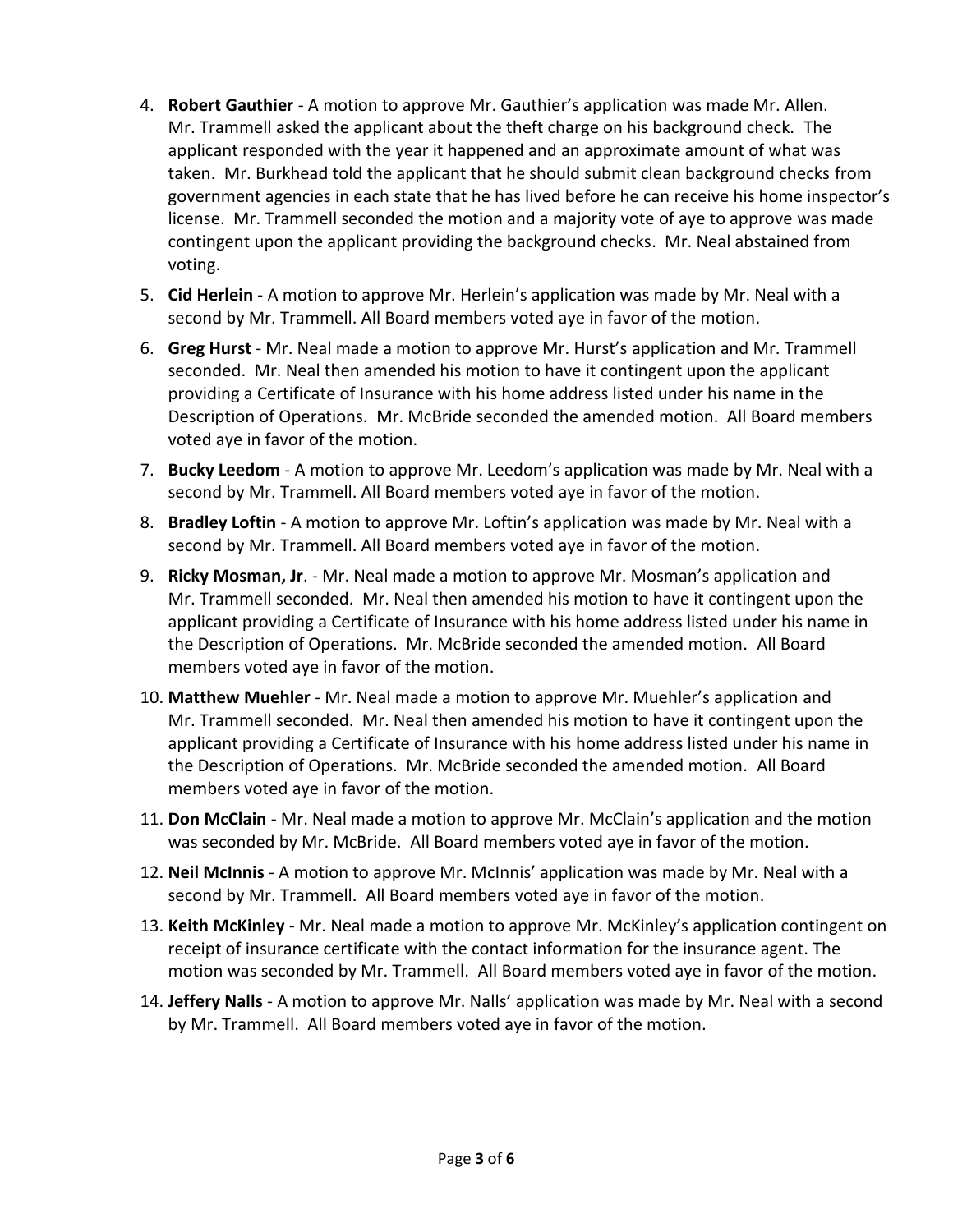### **VII. 2021 REGISTRATION RENEWALS**

- a. Nicholas Gigliello *(February approval contingent upon providing 8 hours of classroom training)* Mr. Gigliello spoke to the Board and said that it was his understanding that the courses he had taken had been approved by the Board. Mr. Neal told him that the training hours submitted were not considered to be classroom hours or interactive online training. He would still have to complete 8 hours of classroom training to renew his license.
- b. Harry Christman Licensed lapsed after 2006. He will take the 80-hour course again but needs to know if his National Exam and Ethics Exam results will have to be taken again. The Board stated that since his license had lapsed, he will need to re-take the National Exam and Ethics Exam.

## **VIII. CONTINUING EDUCATION / PRE-REGISTRATION COURSES**

## **A. CONTINUING EDUCATION**

**1. McKissock 100% Education** – Four (4) CE Courses – Two (2) Online & Two (2) Correspondence

| <b>COURSE NAME</b>                                        |   |                |
|-----------------------------------------------------------|---|----------------|
| a. A Guide to Practical and Successful Reporting          |   |                |
| b. Design of Onsite (Septic) Wastewater Treatment Systems | 4 |                |
| c. A Guide to Practical and Successful Reporting          | 4 | Correspondence |
| d. Design of Onsite (Septic) Wastewater Treatment Systems | 4 | Correspondence |

Mr. McBride made a motion to approve McKissock's CE courses #a & #c.

Mr. Trammell seconded the motion. All Board members voted aye in favor of the motion.

Mr. McBride made a motion to deny approval of courses #b & #d.

Mr. Trammell seconded the motion. All Board members voted aye in favor of the motion.

|                   | 2. All-American Training Institute (ATI) – One (1) Online CE Course (Tabled from May Meeting) |
|-------------------|-----------------------------------------------------------------------------------------------|
| a. Report Writing |                                                                                               |

Mr. McBride said the CE course was submitted with 8 credit hours and he recommended that it be approved with 4 credit hours. He made a motion to approve the Report Writing course with 4 hours credit hours. The motion was seconded by Mr. Neal. All Board members voted aye in favor of the motion.

### **3. American Home Inspectors Training (AHIT)** – Twelve (12) Online CE Courses -Renewals

|    | a. Advanced Electrical – Understanding Arc Faults          |    |
|----|------------------------------------------------------------|----|
|    | and New Protection Regulations                             |    |
|    | b. Air Conditioners, Heat Pumps, Furnaces and Air Handlers |    |
| c. | Atoms, Conductors, Insulators and Flow                     |    |
|    | d. Circuits and Wires                                      |    |
| e. | <b>Electricity Distribution</b>                            |    |
|    | <b>Expansive Soils and Their Effects</b>                   | 4  |
| g. | <b>Geothermal Energy</b>                                   |    |
| h. | <b>New Construction</b>                                    | 16 |
|    | Report Writing for Risk Reduction                          | 8  |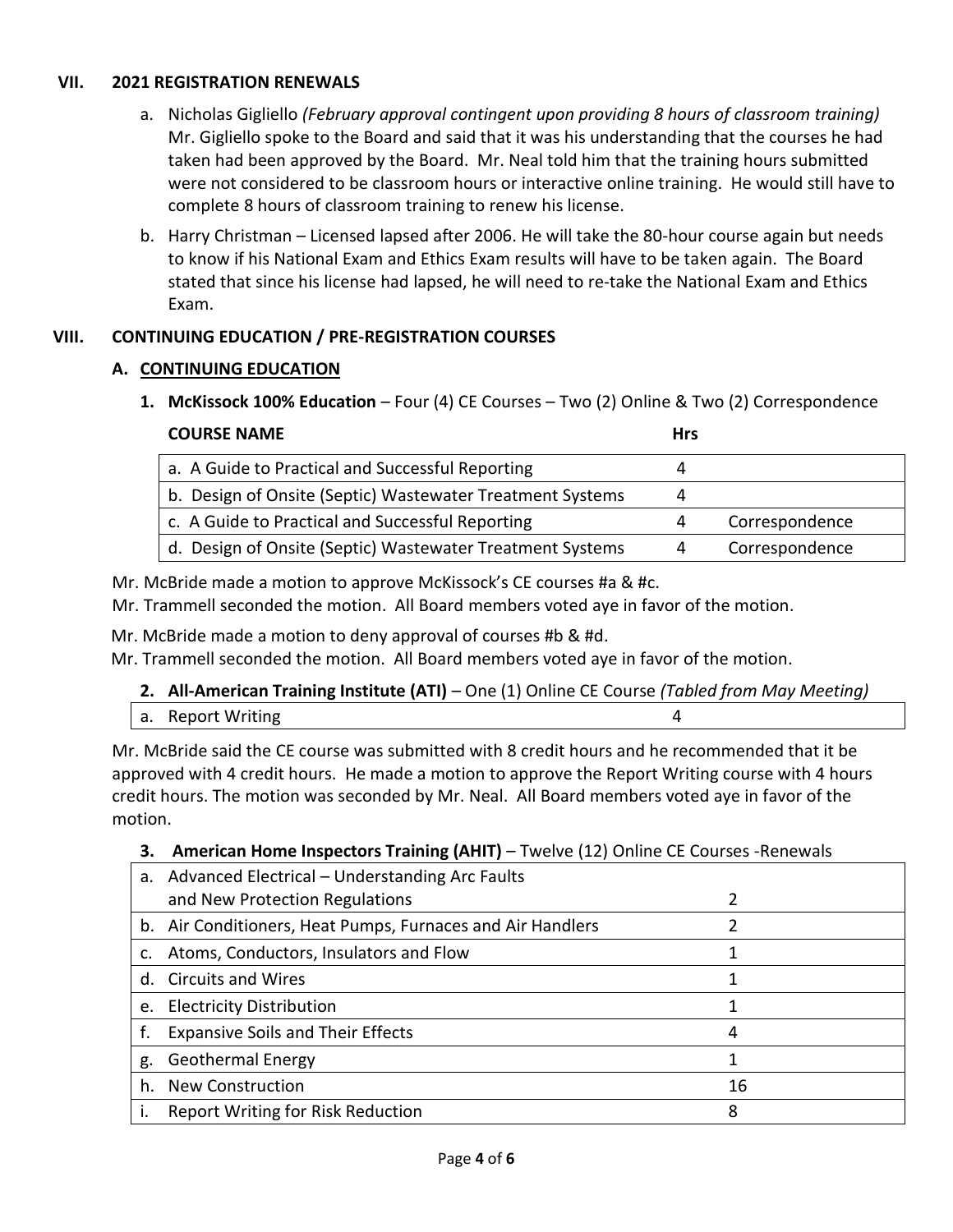| Solar Energy for Electricity and Heating |  |
|------------------------------------------|--|
| k. Solid Fuel Burning Appliances         |  |
| Voltage, Current and Resistance          |  |

Mr. McBride made a motion to renew the AHIT courses. The motion was seconded by Mr. Neal. All Board members voted aye in favor of the motion.

## **B. PRE-REGISTRATION**

- 1. **National Property Inspections (NPI)** Course Renewal -120 Hours Mr. McBride made a motion to renew the AHIT courses. The motion was seconded by Mr. Trammell. All Board members voted aye to approve the motion.
- 2. **American Home Inspectors Training (AHIT)** Course Renewal 80 Hours Mr. McBride made a motion to renew the AHIT courses. The motion was seconded by Mr. Trammell. All Board members voted aye to approve the motion.

### **IX. NEW BUSINESS**

1. CE Course Approval Numbers for Online, Classroom *(In-person & Virtual)* and Correspondence

Mr. Neal explained that approval numbers for CE courses currently have one of three prefixes. CEC designates the course is a correspondence course. CEO designates the course is an online course. CE designates the course is a classroom course. Mr. Neal recommended that the CEO prefix be dropped and that the CE prefix designate courses that are classroom or online interactive. Mr. Allen suggested this information needs to be spelled out in all areas in order to eliminate confusion for home inspectors. Mr. Neal said he will write up this proposed change so it can be considered during the July Board meeting.

2. Updates on Rule Changes for Apprenticeship Training Program - None

## **X. OLD BUSINESS**

- 1. Office Security Email about office door lock sent to Chief of Staff on Friday, February 26, 2021. Ms. London informed the Board that she still does not have a key to the office. Mr. Allen stated that this is a ridiculous response from the Department of Labor & Licensing. Ms. London will have been in the new AHIB office for one year come this August. The Board noted that this is a long time to have confidential files unsecured.
- 2. The Board also discussed the lack of action on a pay increase for Ms. London. The Board also discussed the lack of information on the budget/financials so monthly financial reports can be prepared by Ms. London for the Board's review.

## **XI. ADMINISTRATOR'<sup>s</sup> UPDATE to BOARD MEMBERS**

- 1. Weekly Reports continue to be turned in to the Dept. of Labor & Licensing.
- 2. Dept. of Labor no longer processes deposits for AHIRB-the Administrator will process & deposit revenues.
- 3. Ms. London told Board members that too many calls & emails are received immediately after meetings from new licensees requesting information about when they will get their license, questions about when they have to complete CE, dual license holders and other questions with answers that will be on their approval letters. Several calls even come after they receive their approval letter & some have admitted that they did not read it or they threw it away.